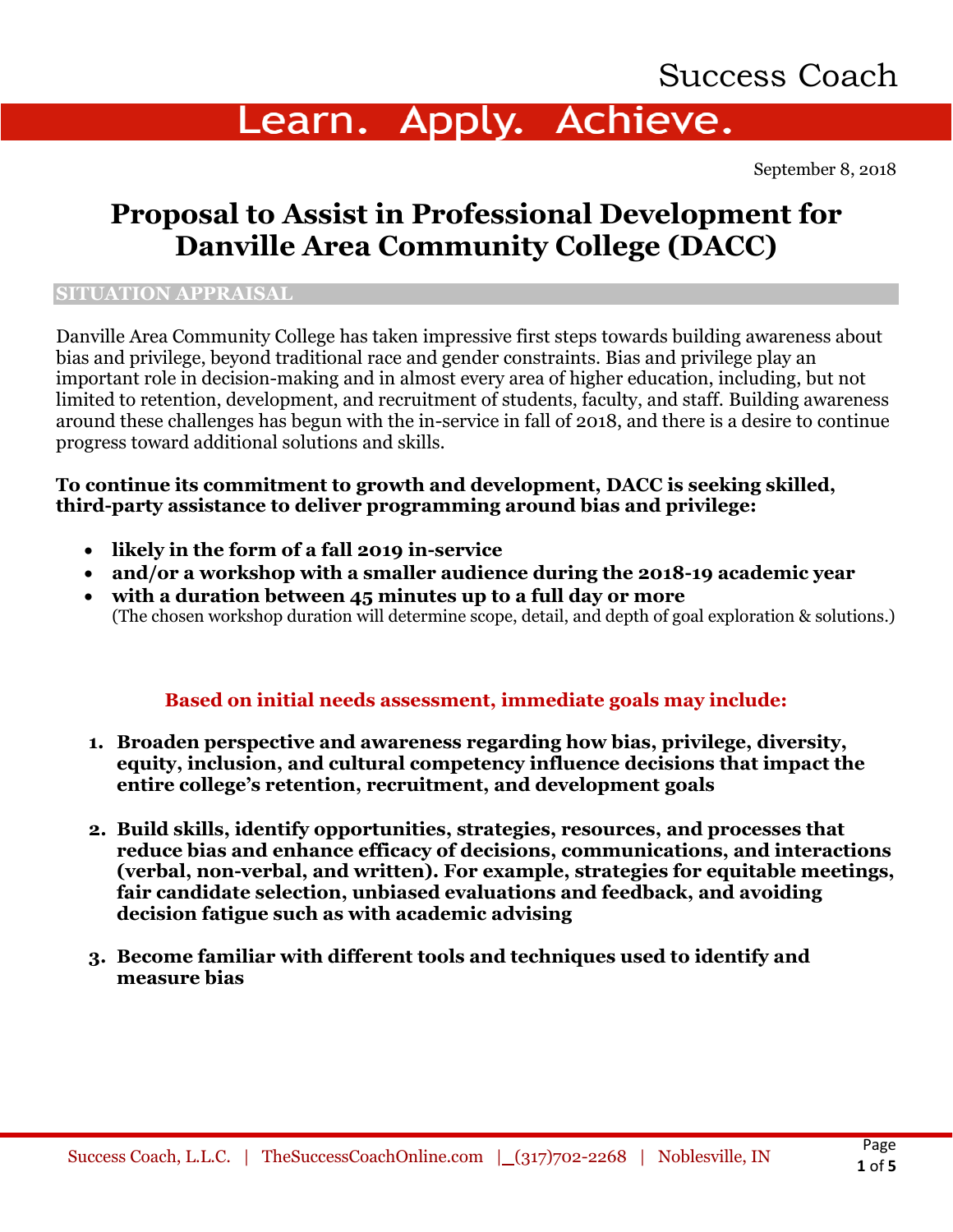## Goals can be addressed through Success Coach's popular and effective existing workshop,

#### *The Science of Getting It Right: Bias and Privilege*

and its two modules, outlined below.

#### **Modules & Objectives**

#### *Bias and Privilege*

- 1. Increase understanding of bias and privilege
- 2. Become familiar with strategies to identify and address bias and privilege
- 3. Explore the impact of bias and privilege on decisions and empathy

#### *Proactive Bias Busting*

- 1. Define bias and stereotypes and explore the relationship between the two
- 2. Increase awareness about the positive and negative impact of biases and stereotypes on diversity
- 3. Become familiar with tools to measure bias and techniques to address the impact of bias through simulations with real world application

#### **Methodology**

#### *Bias and Privilege*

- a) The impact of privilege on how we view and treat others and how we assert ourselves in society is explored through an activity of game playing and video excerpts from scientific studies.
- b) Exploration is extended beyond the conventional race and gender paradigm, but addressed at the basic human behavior level

#### *Proactive Bias Busting*

- *a)* Explore the Harvard based Implicit Association Test and Project Implicit, a study designed to "detect the strength of a person's automatic association between mental representations of objects (concepts) in memory" and to better understand "implicit social cognition - thoughts and feelings outside of conscious awareness and control". "Project Implicit translates that academic research into practical applications for addressing diversity, improving decisionmaking, and increasing the likelihood that practices are aligned with personal and organizational values."
- b) Attendees are invited to take the IAT and come to share their test experience and/or results. Sharing results or anything that would be uncomfortable is not necessary. Participation is optional.
- c) Attendees participate in decision activities from various professions to hone decision-making skills with reduced bias and create a portfolio of bias busting tools to take with them.

*(overall objectives will be met; we reserve the right to modify module as necessary to fit time, interest constraints, etc.)*

Allow at least 3 hours to accomplish ALL of what is detailed below. Shorter mini-workshops of 45min to 1 hour accomplish a portion of what is detailed below.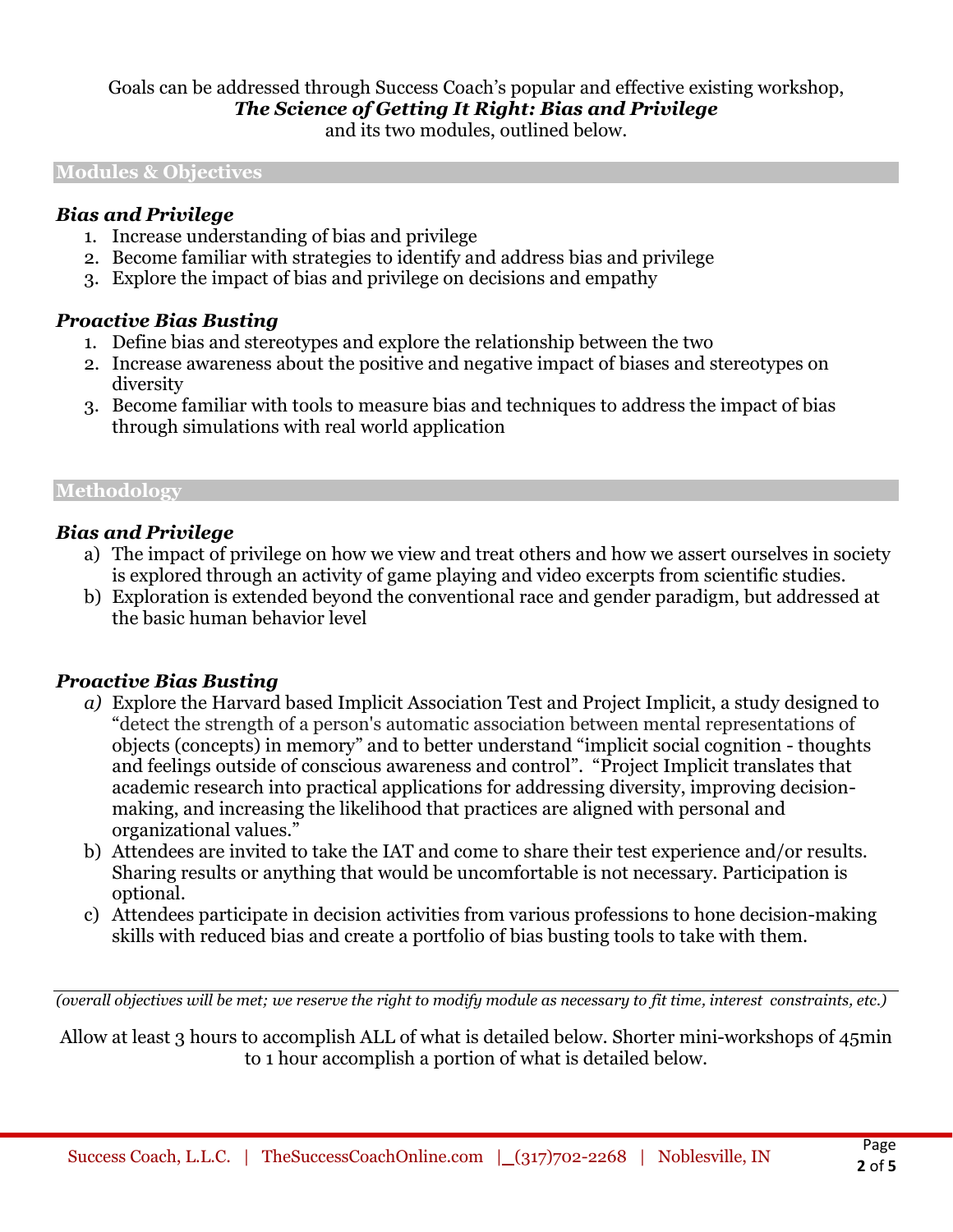#### **Joint Accountabilities**

Success Coach, L.L.C. will continue to coordinate and communicate with Carla Boyd, Assistant Dean, Student Services and Chief Diversity Officer, or any other person(s) designated, to ensure project delivery, which will include at the responsibility of DACC, the location, customary guest speaker a/v equipment (mic, laptop, projector, screen, cords, etc.), and customary room set up with tables and chairs. Parties will collaborate to address any unanticipated new needs and redirect our efforts accordingly where possible.

For connecting Success Coach with DACC via Dr. Nacco, President, DACC, we thank and acknowledge Greg Wolfe of Trillium Staffing.

**Logistics**

Proposed Date: 2018-19 Location: Danville, IL Workshop: The Science of Getting It Right: Bias and Privilege Modules: Proactive Bias Busting, Bias and Privilege

#### **Fees and Terms and Conditions**

### **The fee for the service outlined above is \$1500 for 30 participants**

(\$400/1-hour workshop @ 3hrs/30 persons, plus \$75/hour ground travel @ 4 hrs roundtrip).

10% non-refundable\* deposit is due to secure services/date.

Cancellation by Success Coach, L.L.C. and at the fault of Success Coach, L.L.C. results in a 100% refund, including the 10% deposit\*.

Reasonable effort to simply reschedule at full fee will be made on the part of both parties (client and consultant) should scheduling conflict or unforeseen circumstances occur. Cancellation without ability to reschedule, due to circumstances beyond either parties' control (weather, administrative issues, interrupted utilities, fire, venue unavailable, etc.) will be refunded at 100% less 10% deposit, AFTER every reasonable effort to reschedule has been explored. Both parties will make every effort to provide ample notification in the event of cancellation or reschedule and will make every effort to avoid cancellations or rescheduling.

All fees are payable by check (made payable to Success Coach, L.L.C.), phone (317)702-2268, or credit card (contact Success Coach for link).

\_\_\_\_\_\_\_\_\_\_\_\_\_

Just as Success Coach, L.L.C. will safeguard clients' investment and assets, it is expected that the assets of Success Coach are safeguarded from unauthorized use, sharing, reproduction, or distribution without express written consent, including but not limited to handouts, PowerPoint slides, presentation slides, verbal presentations, audio or video productions, content from the Success Coach website, or any other information owned or uniquely compiled and curated by Success Coach, L.L.C.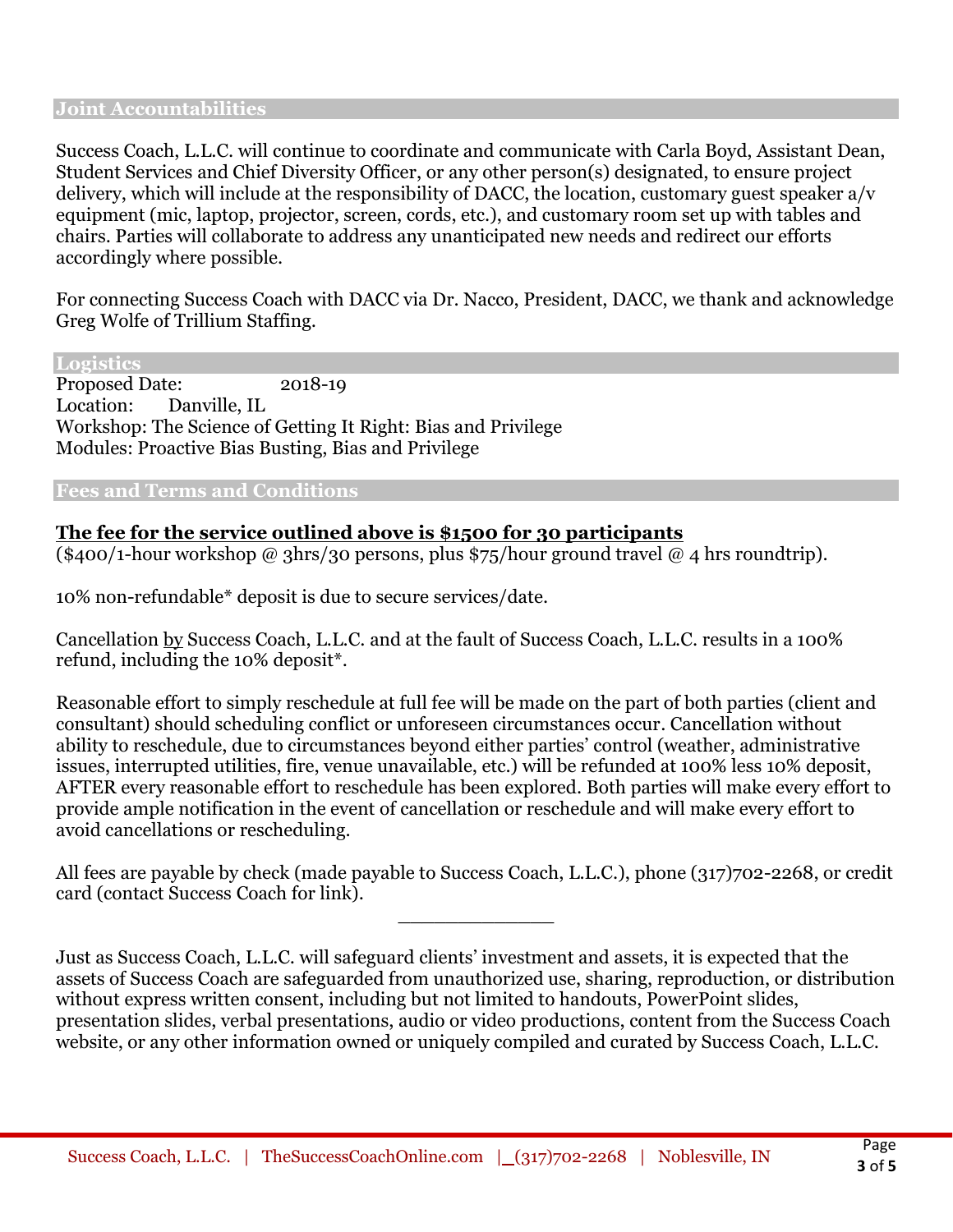Success Coach

Achieve. earn.

may be accompanied by co-facilitators who are subject matter experts.

September 2018

## **Service and Pricing Guide for DACC**

**Workshops \$400/hour\***

**Workshops (Organizational or Leadership) \$2400/hour**

## **e-Learning modules (5 modules) (with workshop) \$1800/year\* e-Learning modules (5 modules) (without workshop) \$2200/year\* e-Learning modules (5 modules) (custom) contact for pricing**

## **Individual Coaching \$150/mo/person**

For over a decade, the SMART approach has helped hundreds of clients, yielding desired outcomes.

- spans from 3 months to indefinite
- 2x/month 45-minute coaching session (phone/skype or local in-person)
- 3 to 5 specially curated e-learning modules
- Organized in a complete Professional/Personal/Academic Development Plan that includes
	- o needs assessments
	- o attainable goals
	- o measurable progress
	- o resources, activities, strategies

## **Ground Travel 875/hour Air Travel \$250/day + ticket, transportation, accommodations**

Engaging topic selections attached or at [https://www.thesuccesscoachonline.com](https://www.thesuccesscoachonline.com/)